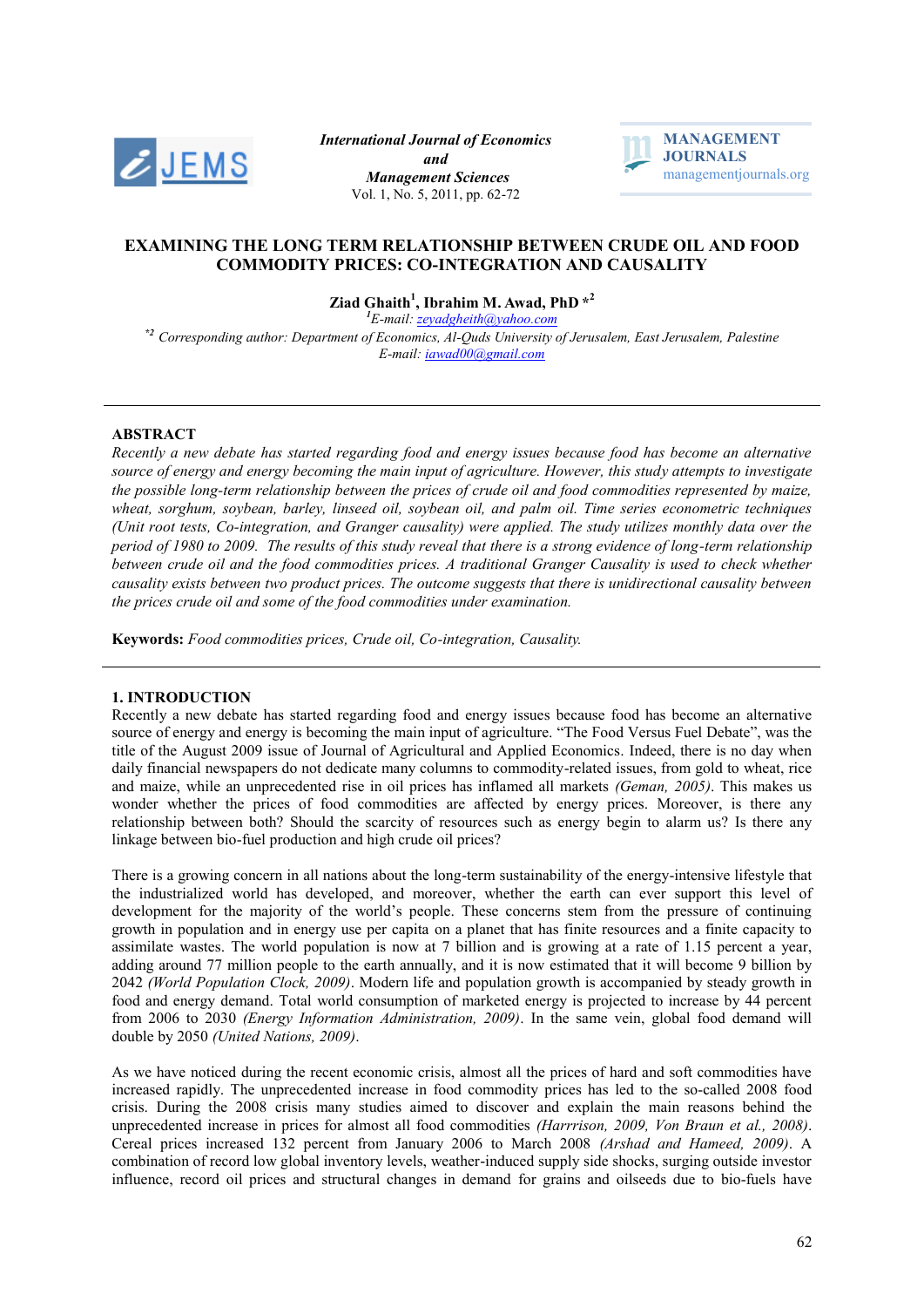resulted in high prices *(Banse, 2008)*. But did the high crude oil prices cause this bubble in prices for all food commodities, especially for those crops used in bio-fuel production?

On the other hand, various markets are currently more dependent than ever before on each other. The interrelationship between markets has become an important subject to explore with the increased influence of globalization and international trade. One of those relationships is the one between crude oil and food commodities. The relationship between the prices of crude oil and food commodities has surfaced with the start of the recent food crisis. Added to this, the last two decades have experienced dramatic changes in world commodity markets. Political upheavals in some countries, economic mutation, new environmental regulations, a huge rise in the consumption of commodities in countries such as China and other structural changes have contributed to an increase in the volatility of supply and prices.

The overall objective of this study is to observe and explore how the prices of crude oil directly and indirectly affect the prices of cereals, and seeks to understand how biofuel production maximizes the effects of the crude oil prices.

However, this study attempts to answer these questions. The study examines how internationally-traded food crop prices have changed, and then delves into the reasons why this has occurred and looks at the medium-term price prospects. It also analyzes the extent of the relationship between the crude oil and cereal prices.

# **1.1 Study Hypothesis**

 $H_0$ : Changes in the prices of petroleum cannot play an important role in changing cereal and other food commodity prices.

 $H_1$ : Changes in the prices of petroleum play an important role in changing cereal and other food commodity prices.

# **2. LITERATURE REVIEW**

Existing literature on the effect of crude oil on agricultural commodities is new; almost all studies related to this topic began after the 2008 food crises. Even so, several books, magazines, and articles have highlighted the many underlying issues related to the topic such as the main reasons for unprecedented food prices, and the reasons for high energy prices. Some studies have examined the relationship and the long-run relationship among soft commodities prices and in some cases among selected soft commodities prices and crude oil price.

Campiche *et al.* (2007) analyzed the co-variability between crude oil prices and soybean, soybean oil, corn, sorghum, palm oil, and sugar prices from 2003 to 2007 using a vector error correction model. The focus of the study was to investigate the co-integration between the mentioned food products and crude oil. Their cointegration results indicate that soybean and corn prices were co-integrated with crude oil price during the 2006- 2007 time frame but not during the 2003-2005 period. Other results from the same study indicate that crude oil prices do not adjust to changes in the corn and soybean market. The authors concluded from their analysis that soybean prices seemed to be more correlated to crude oil prices than corn prices. These results confirmed Arshad and Hameed's (2009) results. One limitation to this study was the limited number of commodities the authors used to examine the co-integration.

Arshad and Hameed (2009) addressed one specific question: is there a long-term relationship between petroleum or crude oil and cereal prices? They conducted unit root, co-integration, and Granger causality tests between petroleum and each of maize, rice, and wheat. It is hypothesized that the changes in petroleum prices play an important role in changing major cereal prices. The results in this study supported the hypothesis that there is evidence of a long-run equilibrium relationship between the two prices of the two products. These results suggest that the petroleum price factor is growing in significance in the cereal complex since modern agriculture depends heavily on the use of fossil fuel in every stage of food production and marketing. All of these results combined confirm the hypothesis that there is a relationship between crude oil prices and that of major cereals, and changes in petroleum prices play an important role in this game.

Yu *et al.* (2006) analyzed the co-integration and causality of higher crude oil prices on the price and demand for vegetable oils. They concluded that the influence of shocks in crude oil prices on the variation in vegetable oil prices is relatively small, which appears to reflect the results in Campiche (2007).

Fabiosa (2009) studied the impact of the crude oil prices on the livestock sector under a regime of integrated energy and grain markets. The author found that the correlation structure between crude oil and grain prices increased dramatically, becoming more statistically significant. According to the author, prior to the ethanol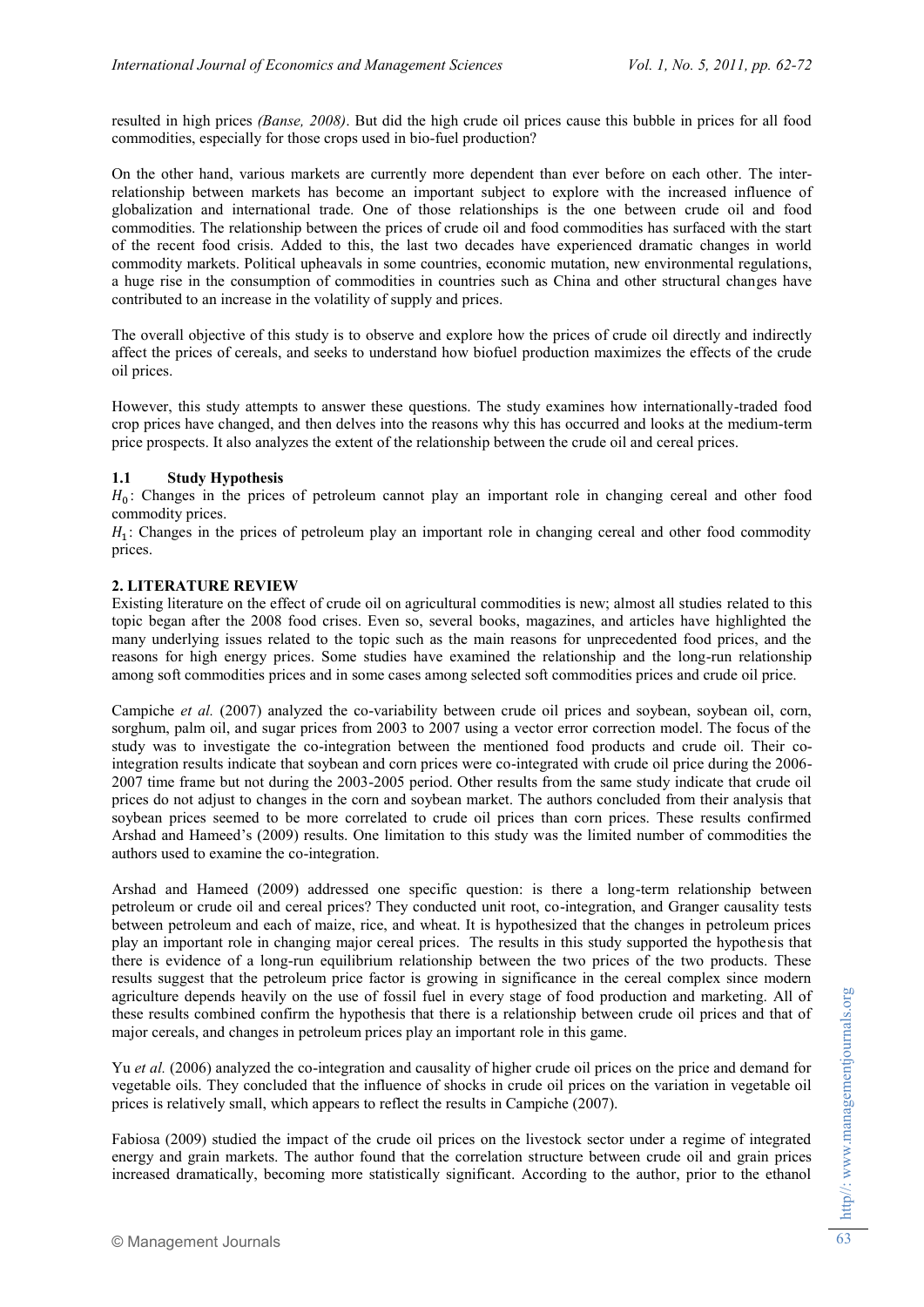boom, the correlation between the crude oil prices and corn was -0.117 and this figure increased to 0.876 during the ethanol boom period, and as well for other grains.

Hameed and Arshad (2008) investigated the long-term relationship between the prices of crude oil and each of palm, soybean, sunflower and rapeseed oil prices. To achieve their goal they adopted a simple model to express the relationship between petroleum and each of the major vegetable oil prices to test the hypothesis of whether or not changes in petroleum prices play an important role in changing them. They applied the Engle-Granger two-stage estimation procedure using monthly data over the period of January 1983 through March 2008. The main focus was to confirm the hypothesis that a relationship between crude oil and vegetable oil existed. The results indicated that there is strong evidence of a long-run equilibrium relationship between the two product prices.

Abbot *et al.* (2008) looked into the relationship between rising crude oil prices and an increase in the United States current account deficit. According to the authors the steady increase in oil prices and the decrease in the value of the United States dollar resulted in higher corn prices in the United States as the decreased dollar resulted in cheaper corn exports in places like China and India.

# **3. METHODOLOGY**

In order to account for structural changes in the production, demand and supply of crude oil, technological changes, and the industrialization of the food system, this study utilizes the methodology suggested by Engel and Granger (1987). This methodology is based on 10 time series, each series containing 12 x 30 (360) observations, therefore making 3600 observations in total.

All the prices of all the commodities under examination in this study are nominal and have been obtained from the International Financial Statistics (IFS) online service. The commodities under examination are as follow:

- Prices of wheat and maize refer to the FOB price in the Gulf of Mexico, while prices of rice and soybean oil refer to the FOB price in Bangkok and the USA respectively.
- Prices of soybean and palm oil refer to the CIF price in the USA, and Malaysia respectively.
- Prices of sorghum and linseed refer to prices in Canada, and the United States, respectively.
- Prices of crude oil refer to the average U.K. Brent, Dubai, and West Texas intermediate prices.

# **3.1 Data**

The period chosen for this study extends from January 1980 to December 2009. The reason for selecting this period of time is because during this period, many important economic events have occurred: (1) it is a long enough period to be able to determine the nature of long run relationships between series; (2) the last few years have seen a phenomenal increase in primary commodity prices. According to the International Monetary Fund, the price index for all primary commodities increased 204% between January 2000 and March 2008. The major source of this increase is the rise in petroleum prices which registered an increase of more than 300% while food has increased by 107% during the same stated period; (3) rapid Chinese growth is the single most important economic phenomenon of the current decade; (4) the global financial, food, and economic crises broke out within the years 2007-2009; and (5) there has been an increased production of bio-fuel and all the consequences which have followed this phenomenon.

# **3.2 Econometric Techniques**

This study undertakes econometrics techniques to examine the relationship between crude oil and each of the afore-mentioned commodity prices spanning 30 years using monthly prices. The goal behind the choice of these commodities is related to their usage in ethanol and bio-diesel production, thus, evaluating the minor hypothesis of the study which is whether or not the changes in crude oil prices play an important role in bio-fuel production.

This study adopts the free R software environment for statistical computing and graphics to maintain all tests on the time series under examination.

In order to test the hypothesis of whether or not there is a long run relationship between crude oil and food commodities, the study utilizes the methodology suggested by Engel and Granger *(Engel and Granger, 1987)*.

The variables used in this study are: crude oil price (PP), maize price (MP), soybean price (SBP), rice price (RP), wheat price (WP), barley price (BP), sorghum price (SP), linseed oil price (LOP), soybean oil price (SBOP), and palm oil price (POP).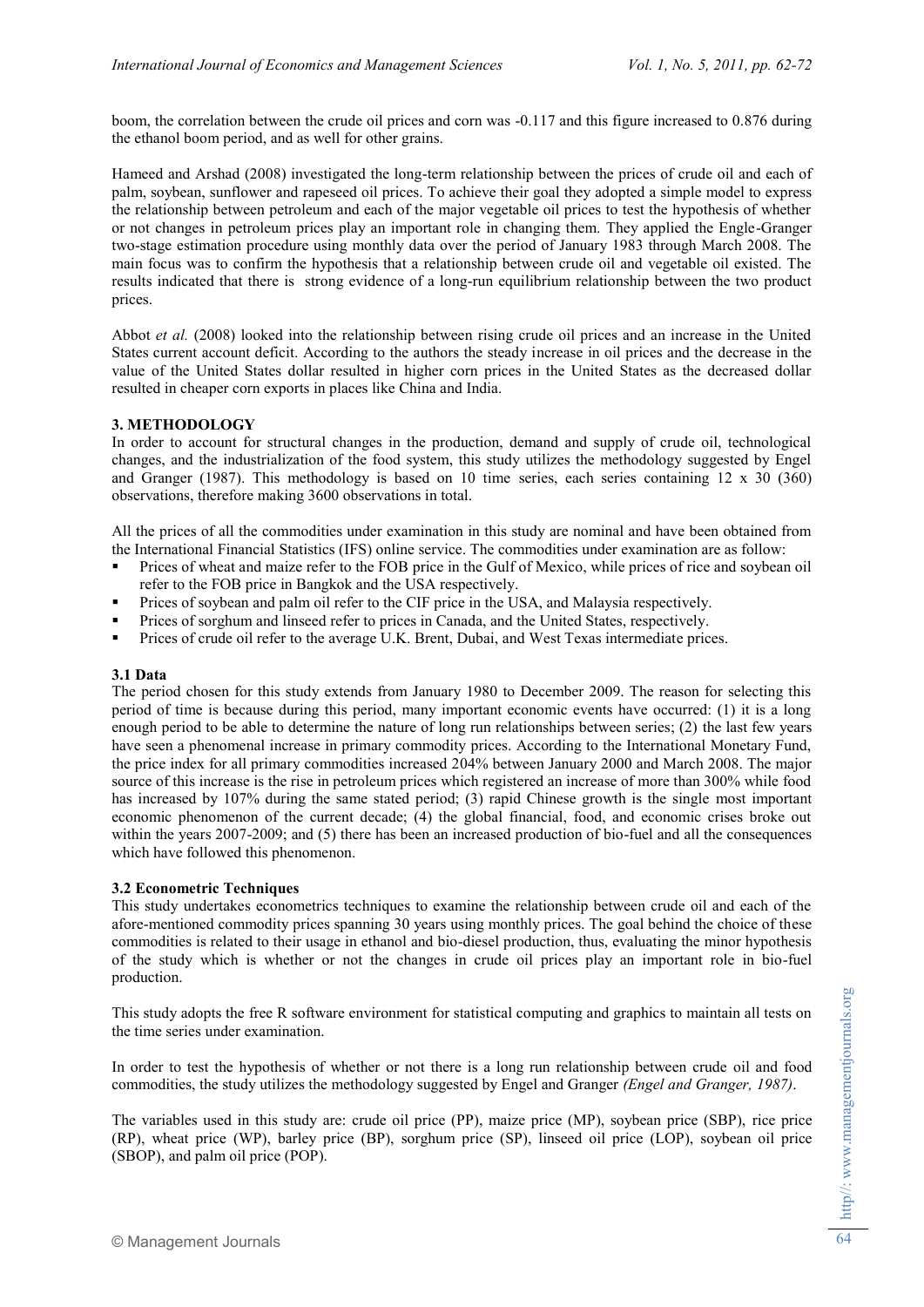The study adopts an econometrics model to denote the relationship between crude oil price and each of the food commodities under examination.

$$
FC_iP_t = \beta_0 + \beta_1 PP_t + \varepsilon_t \tag{1}
$$

where  $FC_iP_t$  is food commodity (i) price at time t,  $PP_t$  represents crude oil price at time t, and  $e_t$  is the error term.

### **3.2.1 Unit-root test**

The Unit-root tests are used to determine whether the time series is stationary or non-stationary. A series is said to be weakly stationary if the mean and autocovariances of the series do not depend on time; any series whose mean and variance change over time is known as non-stationary *(Hatanaka, 2003)*. The need to test for the presence of unit root is to avoid the problem of spurious regression. If a variable contains a unit-root, then it is non-stationary, and unless it combines with other non-stationary series to form a stationary co-integration relationship, then regression involving the series can falsely imply the existence of a meaningful economic relationship.

In principle it is important to test the order of the integration of each variable in a model, to establish whether it is non-stationary and how many times the variable needs to be differenced to result in a stationary series. Furthermore, testing for stationarity for a single variable is very similar to testing whether a linear combination of variables co-integrates to form a stationary equilibrium relationship.

There are several ways of testing for the presence of a unit root. The emphasis here will be on using the Augmented Dickey Fuller approach (ADF) to test the null hypothesis that a series does contain a unit-root (nonstationary) against the alternative of stationarity.

This study applies the Augmented Dickey-Fuller (ADF) unit-root tests to decide the order of the integration of the series of the two variables. Note that the ADF is the wider version of the standard DF test used to overcome the problem of autocorrelation in the standard DF test; the DF test can be augmented by adding various lagged dependent variables. Akaike criteria (AIC) will be used to determine the optimal number of lags which is a necessary condition for further testing. According to the results of the ADF tests we should be able to determine whether time series are stationary or not. If the variables are difference stationary, it is appropriate to estimate the model by using the first difference in the variables. In this step we should already be able to reject the null hypothesis (existence of unit-root) in order to be able to conclude that the original time series are I(1). Note that if a series must be differenced *q* times before it becomes stationary, then it contains *q* unit-roots and is said to be integrated of order of *q* denoted as *I(q)*.

#### **3.2.2 Testing Sequence for Unit Roots**

After the optimal number of lags for all possible cases is determined, an augmented Dickey-Fuller (ADF) test is applied to all series under examination. First the encompassing ADF test equation is used:

$$
\Delta Y_t = \beta_1 + \beta_2 t + \pi Y_{t-1} + \sum_{j=1}^k Y_j \Delta Y_{t-j} + u_t
$$
\n(2)

Where  $Y_t$  is the series under examination (i) at time t, and  $u_t$  is the error term. Now according to McLeod and Hipel (1978) we can rewrite the test regression (2) with three different combinations:

$$
\Delta Y_t = \beta_1 + \beta_2 t + \pi Y_{t-1} + \sum_{j=1}^k Y_j \Delta Y_{t-j} + u_{1t}
$$
\n(3)

$$
\Delta Y_t = \beta_1 + \pi Y_{t-1} + \sum_{j=1}^k \gamma_j \Delta Y_{t-j} + u_{2t} \tag{4}
$$

$$
\Delta Y_t = \pi Y_{t-1} + \sum_{j=1}^{\kappa} Y_j \, \Delta Y_{t-j} + u_{3t} \tag{5}
$$

The testing starts by testing if  $\pi = 0$  using *t* statistic critical values in Fuller (1976), not standard t distribution. If the test is rejected then we stop; otherwise the testing is continued for the presence of a trend by the  $F$  test  $\varphi_3$ with H<sub>0</sub>:  $\beta_2 = \pi = 0$  if it is significant, then the standardized normal is used to test again for a unit root.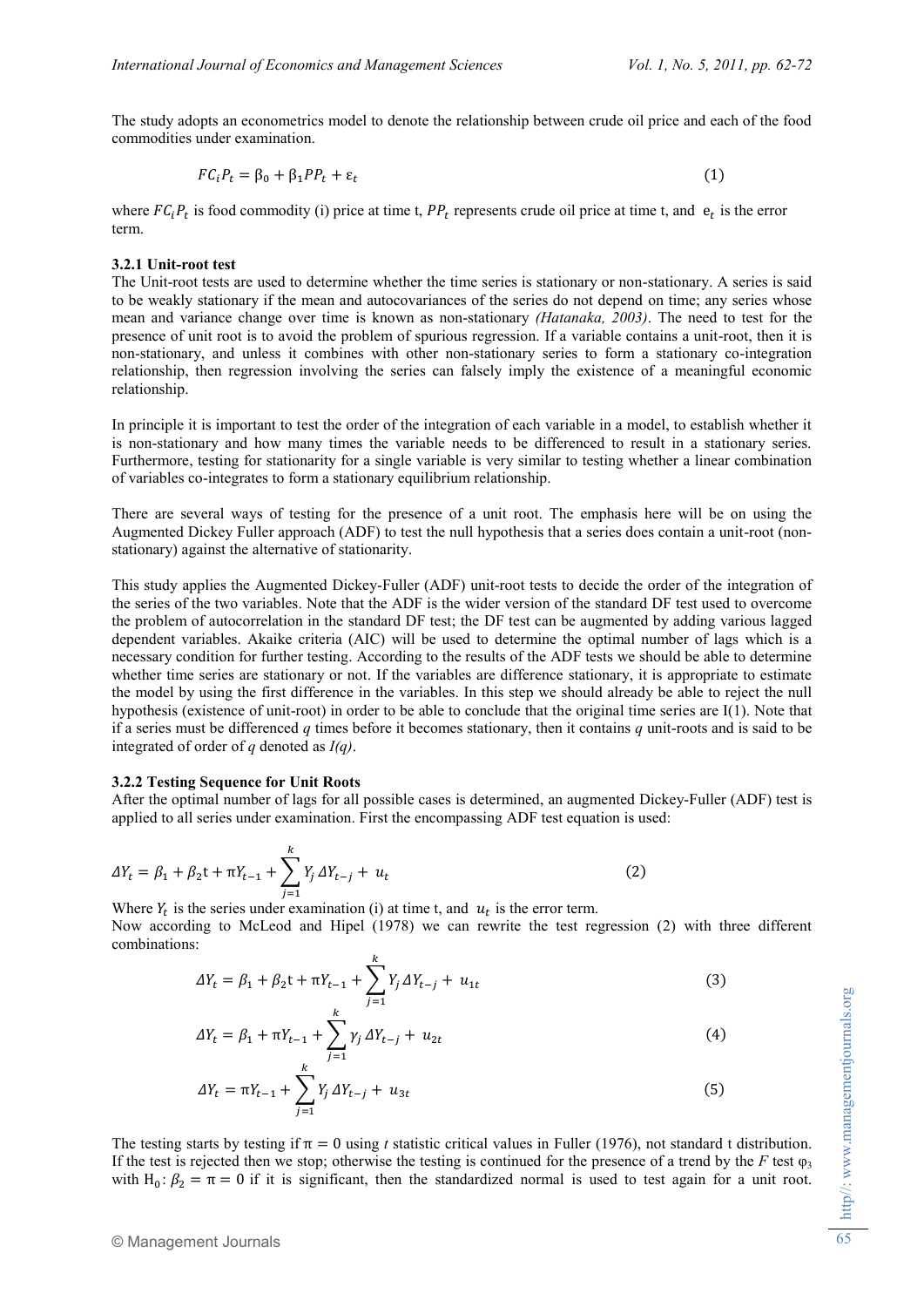Otherwise it is estimated again, but in absence of trend, we repeat the same procedure and if the null hypothesis is rejected, we stop. If it is not, we go further with *F* statistics  $\varphi_1$  for testing the presence of a constant and a unit root.

#### **3.2.3 Estimating the long-run relationship**

The second step in this methodology is to test for the existence or absence of co-integration. The main goal of a co-integration test is to examine if two or more series are linked to form an equilibrium relationship. The concept of co-integration means that the two price series cannot wander off in opposite directions for very long without coming back to a mean distance eventually.

### **3.2.4 Co-integration test**

According to Engle and Granger (1987) if two series  $y_t$  and  $x_t$  are both *I(q)* in general any linear combination of two series will also be  $I(q)$ . If, however, there exists a vector  $\beta$  such that the disturbance term from the regression  $(u_t = y_t - βx_t)$  is of a lower order of integration  $I(q - b)$ , where  $b > 0$ , then Engle and Granger (1987) define  $y_t$  and  $x_t$  as being co-integrated of order *(d, b)*. Thus, if v, and x, were both I (1) and  $u_t \sim I$  *(0),* then the two series would be co-integrated of order CI (l. 1).

The purpose of the co-integration test is to determine whether a group of non-stationary series is co-integrated or not. For the purposes of this study, as mentioned above, the Engel-Granger two step method is utilized to investigate the existence or absence of co-integration. To that end the long run relationship (run regression) is estimated on equation 1 and the regression residuals are saved as regression residuals. Testing as to whether the residuals are stationary or not is then carried out again using a standardized ADF test, but here we must use the critical value found in MacKinnon's critical vales *(MacKinnon, 1991).* If we are able to reject the null hypothesis about the unit root, we can conclude that the variables are co-integrated of order  $CI(1,1)$ .

### **3.2.5 Error Correction Model (ECM)**

If we conclude co-integration in relation 1 we estimate the Error Correction Model (ECM). Basically, we estimate the following system of equations:

$$
\Delta Y_t = \alpha_0 + \alpha_1 e_{t-1} + \sum_{i=1}^m \lambda_{12}(i) \Delta X_{t-1} \sum_{i=1}^m \lambda_{12}(i) \Delta X_{t-1} + \varepsilon^x_t
$$
(6)  

$$
\Delta X_t = \alpha_0 + \alpha_1 e_{t-1} + \sum_{i=1}^m \lambda_{21}(i) \Delta Y_{t-i} + \sum_{i=1}^m \lambda_{22}(i) \Delta X_{t-1} + \varepsilon^y_t
$$
(7)

The most important outcomes from the Error Correction Model (ECM) are the  $\alpha_0$  parameters which help us to conclude whether there is a one-or two-sided relationship between variables.

#### **3.2.6 Causality test**

The Granger test (1969) is to see how much of the current *y* can be explained by a past value of *x* and then to see whether adding lagged value can improve the explanation.  $\nu$  is said to be Granger-caused by  $x$  if  $x$  helps in the prediction of *y*, or equivalently if the coefficients on the lagged *x*'s are statistically significant. Note that twoway causation is frequently the case; *x* Granger causes *y* and *y* Granger causes *x.* 

In this step the examining of the relationship by the traditional Granger causality test is simply to give an indicator of the relationship. Here it must be noted that the Granger causality test must be run on I(0) series, to test the hypothesis regarding whether  $\Delta PP$  (Crude oil price) helps predict  $\Delta FCP$  (Food commodity price). This is done by a simple F-test. The causality relationship can be evaluated by estimating the following:

$$
\Delta X_{t} = \sum_{j=1}^{m} \alpha_{1j} \Delta X_{t-j} + \sum_{j=1}^{m} \beta_{1j} \Delta Y_{t-j} + \varepsilon_{1t} \tag{8}
$$

and

$$
\Delta Y_{t} = \sum_{j=1}^{m} \alpha_{2j} \, \Delta X_{t-j} + \sum_{j=1}^{m} \beta_{2j} \, \Delta Y_{t-j} + \varepsilon_{2t} \tag{9}
$$

where  $X_t$  and  $Y_t$  are the prices of crude oil and food commodity respectively. The null hypothesis to be tested is that petroleum price does not Granger-cause food commodity price and food commodity price does not Granger-cause crude oil price i.e.  $H_0: \beta_1 = 0$ , j=1,2,...m and  $H_0: \alpha_2 = 0$ , j=1,2,...m.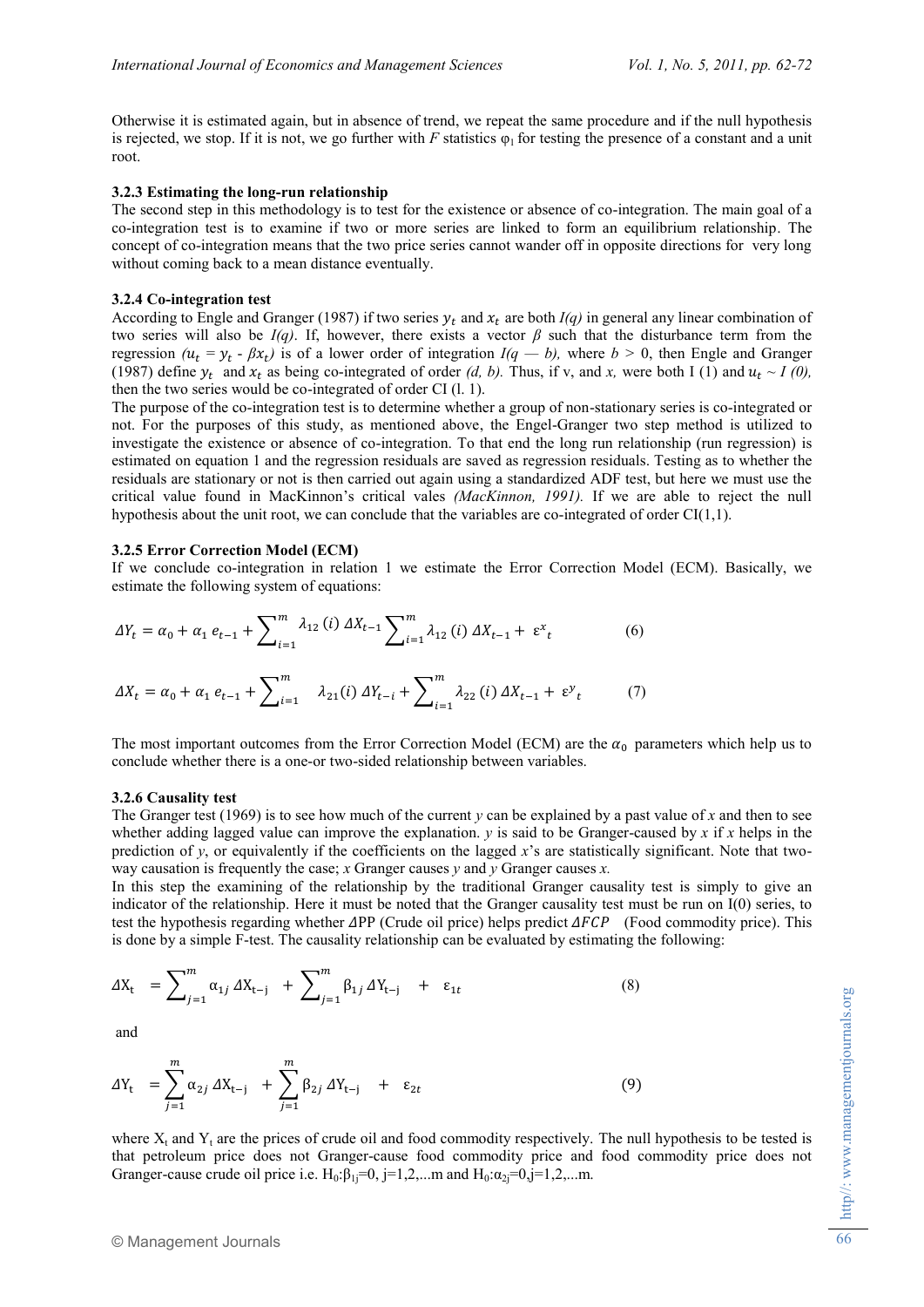If the null hypothesis is accepted, it means there is no causal relationship between the variables. In other words, two variables (crude oil and one of the food commodities in this study) are independent to each other. The rejection of one hypothesis indicates that there is one-directional causality between the variables. If both the hypotheses are rejected then it is an indication of bi-directional causality.

## **4. EMPIRICAL RESULTS**

This study used time series data for monthly prices of crude oil and food commodities (cereals and vegetable oils to test the co-integration between crude oil and each one of the food commodities testes. As mentioned before, the period under examination extends from January 1980 through December 2009, with 3600 observations in total. Crude oil prices are expressed by United States Dollar (USD) price per barrel, while other food commodity prices are expressed by USD price per metric tonne.

In the course of this study we used the Akaike Information Criterion (AIC), Schwarz Information Criterion (SC), and Hannan-Quinn Information Criterion (HQ) for selecting the optimal number of lags, but AIC is used to choose the bandwidth/lag length for the purposes of this study.

## **4.1 Augmented Dickey-Fuller test results**

If the statistical characteristics -mean and variance- of the series are constant over time, then the series is said to be stationary process (no unit root), otherwise the series is described as being non-stationary i.e. the mean and variance are not constant over time (it has a unit root).Differencing techniques are normally used to transform a time series from non-stationary to stationary by subtracting each datum in a series from its predecessor. We test the hypotheses that the series is (Greene, 2002):

 $H_0$ : Non-Stationary

 $H_1$ : Stationary

As Table 1 shows differencing of all price series under examination once is sufficient to achieve stationarity. It is clear that the null hypothesis (non-stationary) must be rejected for all series at the 5% level of significance. However, the null hypothesis can be rejected for all price series at better level. Thus all series are integrated of order 1 and the order of integration for each one is donated by  $I(1)$ . Those results open the possibility of cointegration among crude oil price and each food price series under examination.

### **4.2 Co-integration analysis**

We have identified that the price series of all commodities are integrated of the same order i.e. I(1). Now we will perform the Engle-Granger two step procedure for testing long-run co-integration. We test the bivariate relationship between oil and each of the food commodities in this study. As we addressed in the methodology the first step is to run regression on equation 1 and save the regression residual, then test whether the residuals are stationary using again the standard ADF test, but here we must use the critical value found in MacKinnon critical values *(MacKinnon, 1991).* If we are able to reject the null hypothesis about the unit root, i.e. the residuals are stationary, we can conclude that the variables are co-integrated of order CI(1,1).

The results are reported in Table 2. It is clear that we can reject the null hypothesis for all of them, thus the results indicate that there exists a long-run relationship between petroleum and food commodities under examination in this study at the 5% level of significance and better, except for rice at 10%. However, the value is at the 5% border.

Co-integration among the non-stationary prices of petroleum and the nine food commodities means that a linear combination of them is stationary and, consequently, prices tend to move towards this equilibrium relationship in the long-run.

### **4.3 The Error-Correction Model for the long-run relationship**

In this section the results of the ECM are presented in order to check the model. We estimate equations 6 and 7. The results of ECM are presented in Table 3. Here since we concluded from the previous test, i.e. the cointegration test that the two series are co-integrated, then there should be Granger causation at least in one direction. So at least one coefficient of the error term should enter equations 6 or 7 significantly and bear the correct sign, i.e. negative.

As we can notice from the results in Table 3, the error correction term for all variables holds the correct sign, i.e. negative in at least one direction, with quite a strong relationship. The results show a unidirectional relationship between crude oil price and the prices of maize and rice, and a bidirectional relationship between crude oil price and the prices of soybean, wheat, barley, sorghum, linseed oil, soybean oil, and palm oil.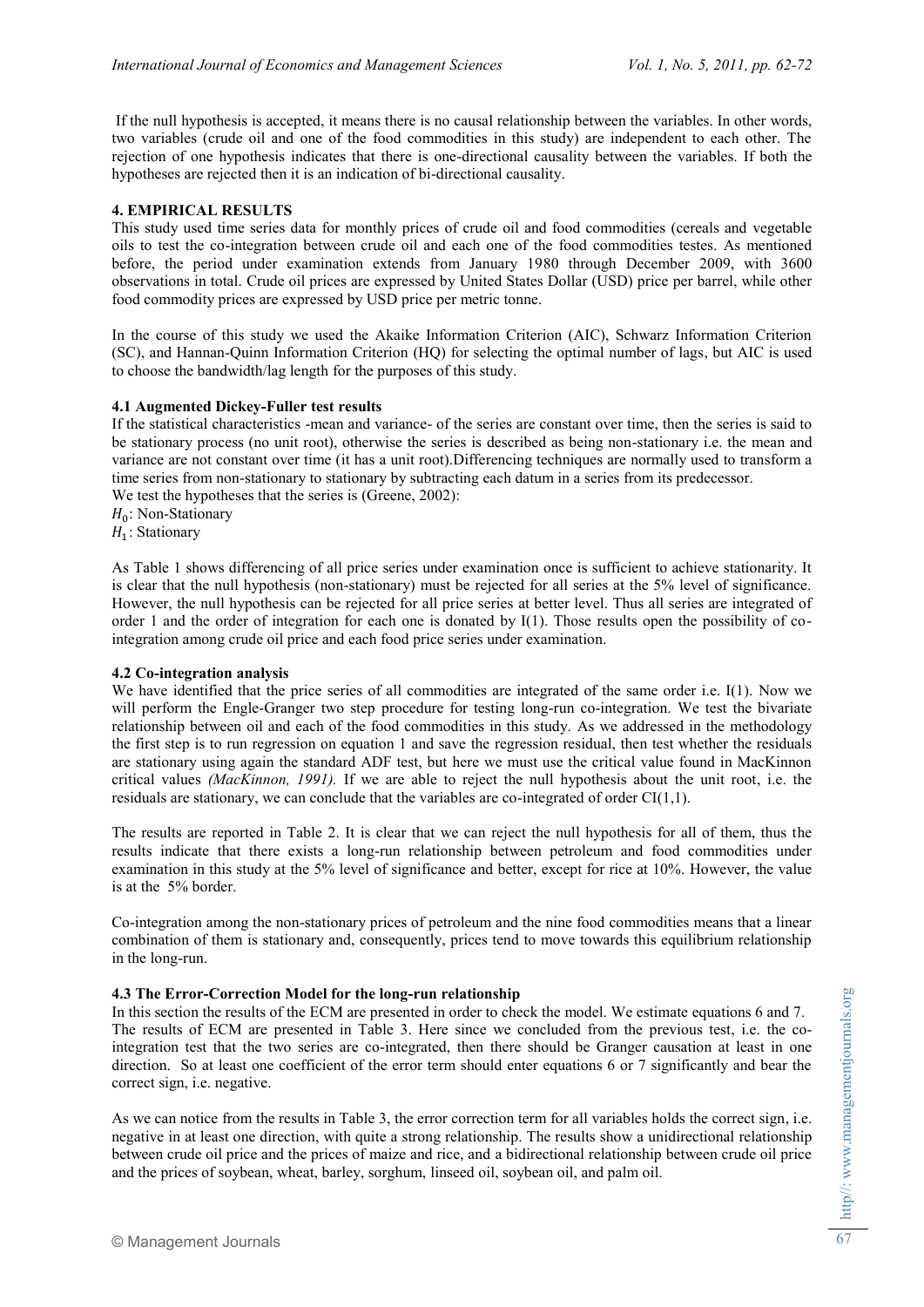According to the results the coefficients of the Error Correction Term which measure the speed of adjustment of maize, rice, soybean, wheat, barley, sorghum, linseed oil, soybean oil, and palm oil toward the equilibrium point at a speed of 1.96, 1.79, 0.75, 1.78, 0.35, 2.60, 1.11, 1.28, and 1.10 percent respectively. It is clear that the prices of sorghum and maize adjust at higher speed compared to the others while barley price adjusts at the lowest speed.

## **4.4 Traditional Granger Causality test**

In this step we use the Granger Causality test to check the causal relationship between time series. The traditional Granger Causality test uses the F-test. To that end we run equations 8 and 9 and evaluate the causality by the standard F-test procedure. One must be aware here that using the Granger Causality test in our case is not sufficient *(Engle and Granger, 1987)* because all price series are I(1); however we use this test as an indicator for the direction of the relationship.

The compound hypotheses to be tested are:

 $H_{01}$ : Crude oil price does not Granger-cause food commodity price.

- $H_{11}$ : Crude oil price does Granger-cause food commodity price.
- $H_{02}$ : Food commodity price does not Granger-cause crude oil price.

 $H_{12}$ : Food commodity price does Granger-cause crude oil price.

Here we focus more on the relation from crude oil to food commodity because the opposite causality is less significant in this study; however all results are depicted in Table 4. The results show that Crude oil Grangercause each of maize, rice, sorghum, linseed oil, and soybean oil, while, such causation is not clear for soybean, wheat, barley, and palm oil.

# **5. CONCLUSION AND POLICY IMPLICATIONS**

This study addressed one of the uprising issues in economics. It examines the possible long-run relationship between the prices of crude oil and food commodities represented by maize, wheat, sorghum, soybean, barley, linseed oil, soybean oil, and palm oil. The period from January 1980 through December 2009, is used as the basis of this analysis. Econometric techniques (Unit root test, Co-integration, and Granger causality) are applied to investigate this relationship.

Based on the study findings we conclude that the empirical results of this study support the theoretical hypothesis that long-run relationship between crude oil and food commodities exists. Moreover, the results confirm that energy price, i.e. petroleum effects are growing in the agricultural sector, which is logical result since petroleum is considered one of the main inputs in agriculture and food production for activities such as planting, irrigation, harvesting, transportation, and marketing.

The findings also provide two important implications. Firstly, the information that is revealed should be very useful for short term trades in and between markets. Secondly, we can conclude that crude oil price changes might be a good predictor of food commodity price changes besides non-oil factors.

Nevertheless, the reader of this study should consider the limitation of this study before coming to any conclusions. Firstly this study did not take into account any structural breaks throughout the whole period. Secondly, the Engle-Granger two-stage estimation procedure was utilized for the purposes of this study; however some authors are uncomfortable with the two-stage approach since any mistake introduced in the first step is carried forward in the next step which is one of the weaknesses that limit the applicability of the Engle-Granger two-step procedure.

In recent years, it has become clear that all food commodities have increased and then fallen in tune with petroleum prices. Many authors *(Pinaranda and Micola,2009; Chakrabortty, 2008*) believe that the biofuel industry has developed as a reaction of high petroleum prices; however there does not seem to exist any study proof of that. In this study we were able to prove the co-integration between crude oil and biofuel crop prices, mainly for maize, sorghum, soybean, and soybean oil, which might be at least a signal of the linkage between the biofuel industry and petroleum prices. We believe that comparing the quantities and examining the comovement between biofuel and petroleum econometrically would be the best proof of such a linkage between the biofuel industry and energy prices.

### **REFERENCES**

**Abbott, P., Hurt, C., and Tyner, W.** (2008). What's Driving Food Prices? Farm Foundation Issue Report. Illinois,USA:Farm Foundation, pp.23-34.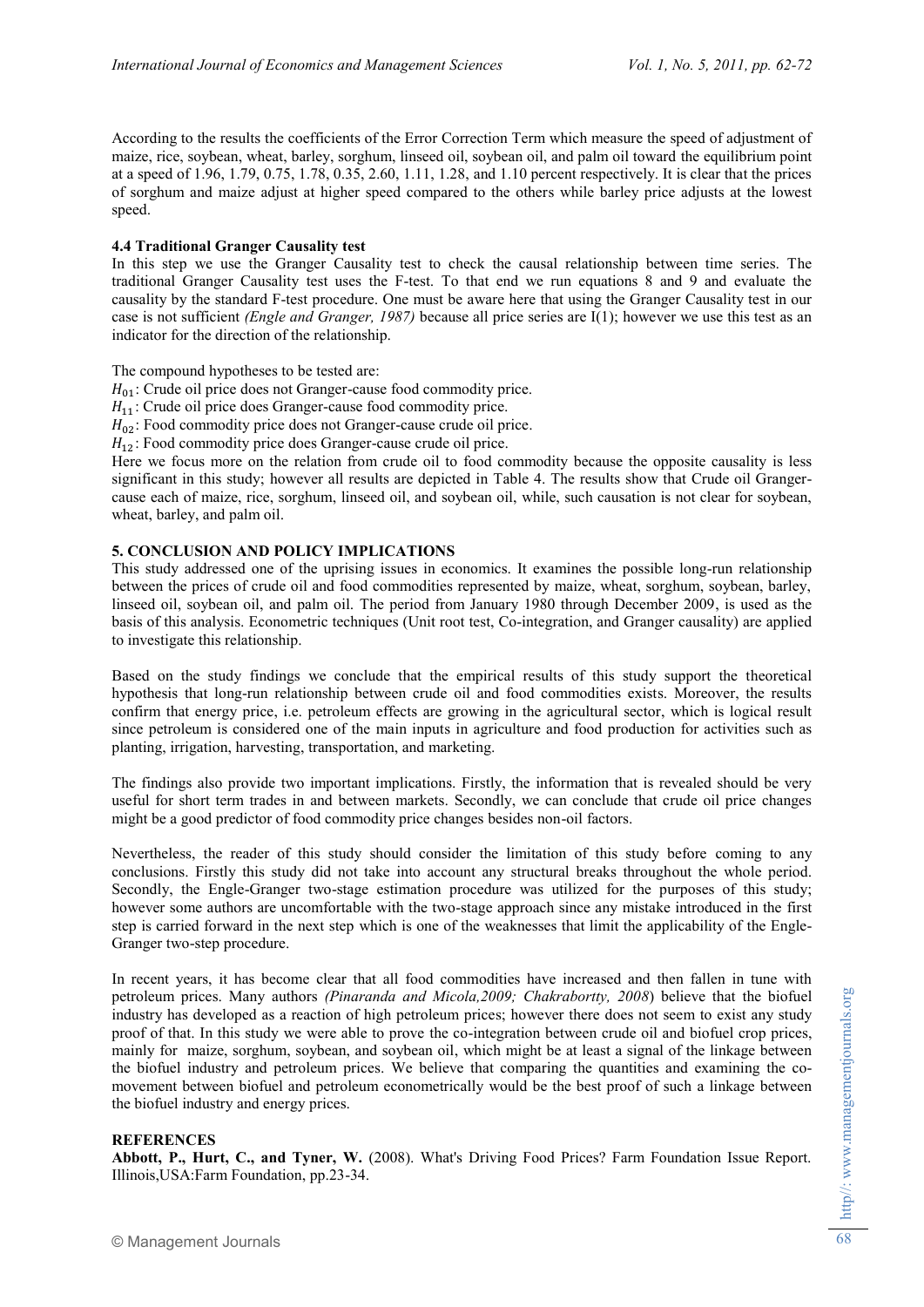**Abdel Hameed, A. A., and Arshad, F. M.** (2008). The Impact of Petroleum Prices on Vegetable Oils Prices: Evidence from Co-integration Tests. Paper presented at the International Borneo Business Conference on Global Changes, Malaysia, 15-17 December, 2008.

**Arshad, F. M., and Abdel Hameed, A. A.** (2009). The Long Run Relationship Between Petroleum and Cereal Prices, *Global Economy and Finance Journal*, Vol.2, No.2, pp. 91-100.

**Campiche, J., Bryant, H., Richardson, J., and Outlaw, J.** (2007). Examining the Evolving Correspondence between Petroleum Prices and Agricultural Commodity Prices. Paper presented at the American Agricultural Economics Association Annual Meeting, Portland, OR, July 29-August 1,2007.

**Chakrabortty, A.** (2008). Secret Report: Bio-fuel Caused Food Crisis. <http://www.guardian.co.uk/environment/2008/jul/03/biofuels.renewableenergy> Viewed: 03/04/2010].

**Energy Information Administration.** (2009). International Energy Outlook 2009. <http://www.eia.doe.gov/oiaf/ieo/pdf/world.pdf> [Viewed: 14/11/2009].

**Engle, R. F., and Granger, C. W. J.** (1987). Co-Integration and Error-Correction: Representation, Estimation, and Testing. *Econometrica*. Vol.55, pp. 251-276.

**Fabiosa, J. F.** (2009). The Impact of the Crude Oil Price on the Livestock Sector under a Regime of Integrated Energy and Grain Markets. Paper presented at the Agricultural and Applied Economics Association and Joint Annual Meeting. Milwaukee, Wisconsin, July 26-29,2009.

Geman, H. (2005). Commodities and Commodity Derivation: Modeling and Pricing of Agriculturals, Metals, and Energy. Chichester, England: John Wiley & Sons Ltd., pp. 143-200.

**Greene, W. H.** (2006) Econometric Analysis, [5th Edition Greene,](http://www.google.com/search?hl=en&tbm=bks&q=inauthor:%225th+Edition+Greene%22&sa=X&ei=KWDnTfqTOI-0hAeNrY3CCg&ved=0CCoQ9Ag) Academic Internet Publishers, 2006.

**Harrrison, R.** (2009). The Food versus Fuel Debate: Implications for Consumers. Journal *of Agricultural and Applied Economics.* Vol.41, No2, pp. 493-500.

**Hatanaka, M.** (2003). Time Series Based Econometrics: Unit Root and Co-Integration. New York, USA: Oxford University Press, pp. 40-44.

<http://www.un.org/News/Press/docs/2009/gaef3242.doc.htm> [Viewed: 15/11/2009].

**International Monetary Fund.** (2008). IMF Primary Commodity Prices. http://www.imf.org/external/np/res/commod/index.asp [Viewed: 11/12/2009].

**MacKinnon, J.G.** (2010). Critical Values for Co-integration Tests. Queen's Economics Department Working paper No. 1227.

**Mcleod, A.I., and Hipel, K.W.** (1978). Preservation of the Rescaled Adjusted Range: A reassessment of the Hurst Phenomenon. *Water Resource Research*. Vol.14,pp.491-508.

**Banse, M., Nowicki, P., and Van Meijl, H.** (2008). Why Are Current World Food Prices So High? UK: LEI Wageningen UR, pp. 14-18.

**Von Braun, J., et al.** (2008). High Food Prices: The What, Who, and How of Proposed Policy Actions. Washington, DC, USA: International Food Policy Research Institute, pp. 3-10.

**Yu, Tun-Hsiang, Bessler, D.A., and Fuller, S.** (2006). Cointegration and Causality Analysis of World Vegetable Oil and Crude Oil Prices. Paper presented at the American Agricultural Economics Association Annual Meeting, Long Beach, California, July 23-26, 2006.

### **TABELS:**

**Table 1.** ADF tests for commodities under examination in the 1<sup>st</sup> difference

| Commodity   | <b>Symbol</b> | lag | <i>t</i> -value | <i>p</i> -value |
|-------------|---------------|-----|-----------------|-----------------|
| Crude oil   | <b>DPP</b>    | 9   | $-7.0664$       | $9.18e-12$      |
| Maize       | DMP           | 8   | $-6.760$        | $6.04e-11$      |
| Rice        | DRP.          |     | $-8.3317$       | 1.97e-15        |
| Soybean     | <b>DSBP</b>   | 8   | $-7.2357$       | $3.12e-12$      |
| Wheat       | <b>DWP</b>    | 8   | $-6.8755$       | 2.98e-11        |
| Barley      | DBP           |     | $-12.3932$      | $2e-16$         |
| Sorghum     | <b>DSP</b>    | 8   | $-7.1836$       | $4.34e-12$      |
| Linseed oil | DLOP          |     | $-11.002$       | $2e-16$         |
| Soybean oil | <b>DSBOP</b>  |     | $-7.7984$       | $7.5e-14$       |
| Palm oil    | <b>DPOP</b>   | 4   | $-7.3196$       | 1.75e-12        |

**Notes:** the 5% level of significance is used for the purposes of this study.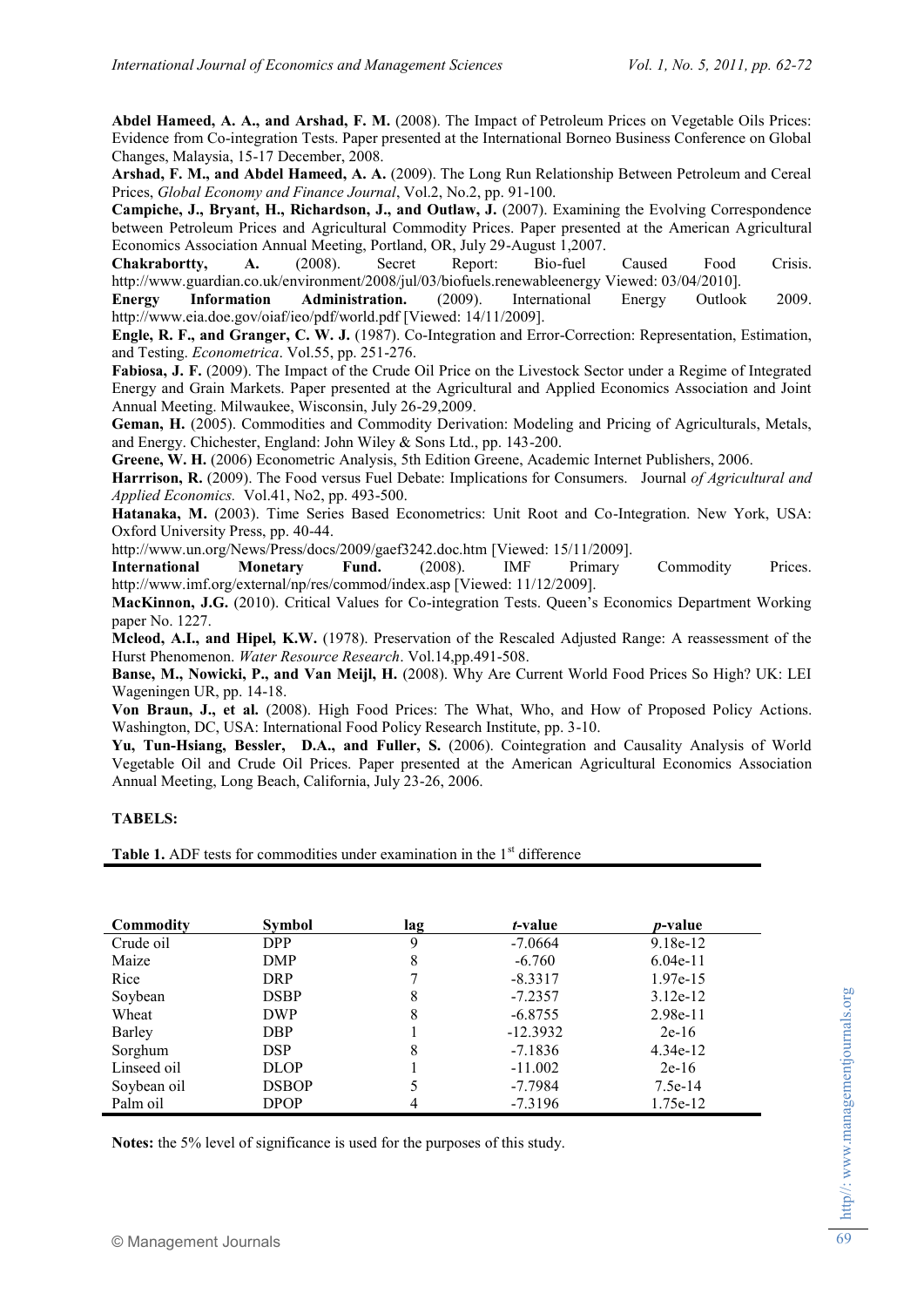| <b>Commodity</b>      | <b>Test statistics</b> | <b>Result</b>      |
|-----------------------|------------------------|--------------------|
| Crude oil/Maize       | $-4.0507$              | Significant at 1%  |
| Crude oil/Rice        | $-3.2531$              | Significant at 10% |
| Crude oil/Soybean     | $-3.7181$              | Significant at 5%  |
| Crude oil/Wheat       | $-3.876$               | Significant at 5%  |
| Crude oil/Barley      | $-3.4643$              | Significant at 5%  |
| Crude oil/Sorghum     | $-4.3369$              | Significant at 1%  |
| Crude oil/Linseed oil | $-3.3856$              | Significant at 5%  |
| Crude oil/Soybean oil | $-3.5881$              | Significant at 5%  |
| Crude oil/Palm oil    | $-3.5096$              | Significant at 5%  |

# **Table 2.** Engle-Granger Co-integration test

**Notes:** the critical values found in Mackinnon (1991) must now be used.

Critical values for this test are -3.93,-3.354, and -3.057, at the 1%, 5%, and 10% levels of significance respectively.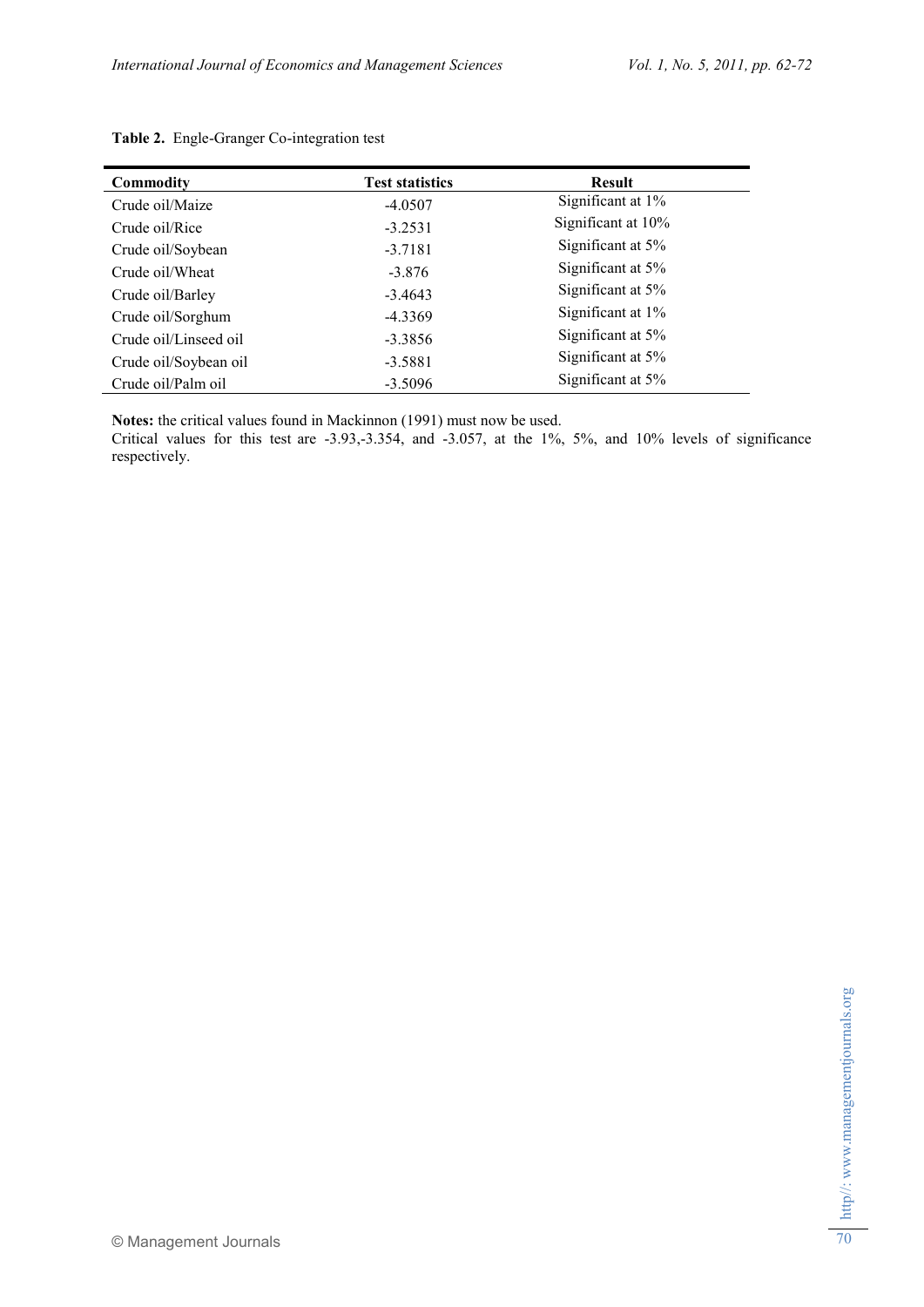# **Table 3** Error Correction Model (ECM)

|                         |                     |             |             |             |             | $DFC_iP$    |             |             |              |              |
|-------------------------|---------------------|-------------|-------------|-------------|-------------|-------------|-------------|-------------|--------------|--------------|
|                         |                     | <b>DMP</b>  | <b>DRP</b>  | <b>DSBP</b> | <b>DWP</b>  | <b>DBP</b>  | <b>DSP</b>  | <b>DLOP</b> | <b>DSBOP</b> | <b>DPOP</b>  |
| ್ರಿ<br>g,<br>DPP        | <i>Intercept</i>    | 0.001629    | 0.001593    | 0.001514    | 0.001585    | 0.001655    | 0.001575    | 0.001584    | 0.001493     | 0.001662     |
|                         |                     | (0.382)     | (0.374)     | (0.355)     | (0.372)     | (0.388)     | (0.370)     | (0.371)     | (0.350)      | (0.390)      |
|                         | <b>ECM</b>          | $-0.019617$ | $-0.017865$ | $-0.007508$ | $-0.017828$ | $-0.003488$ | $-0.025914$ | $-0.011063$ | $-0.012838$  | 0.011054     |
|                         |                     | $(-0.909)$  | $(-1.148)$  | $(-0.347)$  | $(-0.790)$  | $(-0.201)$  | $(-1.106)$  | $(-0.716)$  | $(-0.683)$   | (0.798)      |
|                         | <b>F-Statistics</b> | 13.68       | 14.11       | 13.47       | 13.53       | 13.54       | 13.7        | 13.47       | 13.76        | 13.86        |
| $FC_iP$<br>$\mathbf{a}$ | <i>Intercept</i>    | 0.000873    | 0.000598    | 0.000955    | 0.000482    | 0.001948    | 0.000767    | 0.000757    | 0.001038     | $-0.000664$  |
|                         |                     | (0.299)     | (0.192)     | (0.322)     | (0.175)     | (0.497)     | (0.243)     | (0.207)     | (0.327)      | $(-0.153)$   |
|                         | <b>ECM</b>          | 0.002136    | 0.004851    | $-0.001101$ | $-0.003115$ | $-0.012345$ | $-0.002030$ | $-0.009782$ | $-0.000956$  | $-0.0125033$ |
|                         |                     | (0.312)     | (0.692)     | $(-0.164)$  | $(-0.437)$  | $(-1.244)$  | $(-0.263)$  | $(-1.055)$  | $(-0.131)$   | $(-1.3580)$  |
|                         | <b>F-Statistics</b> | 11.3        | 18.02       | 10.51       | 8.335       | 3.199       | 7.049       | 11.7        | 12.8         | 9.158        |

**Notes:** Numbers without parentheses are the coefficients

Numbers in parentheses are the *t*-values.